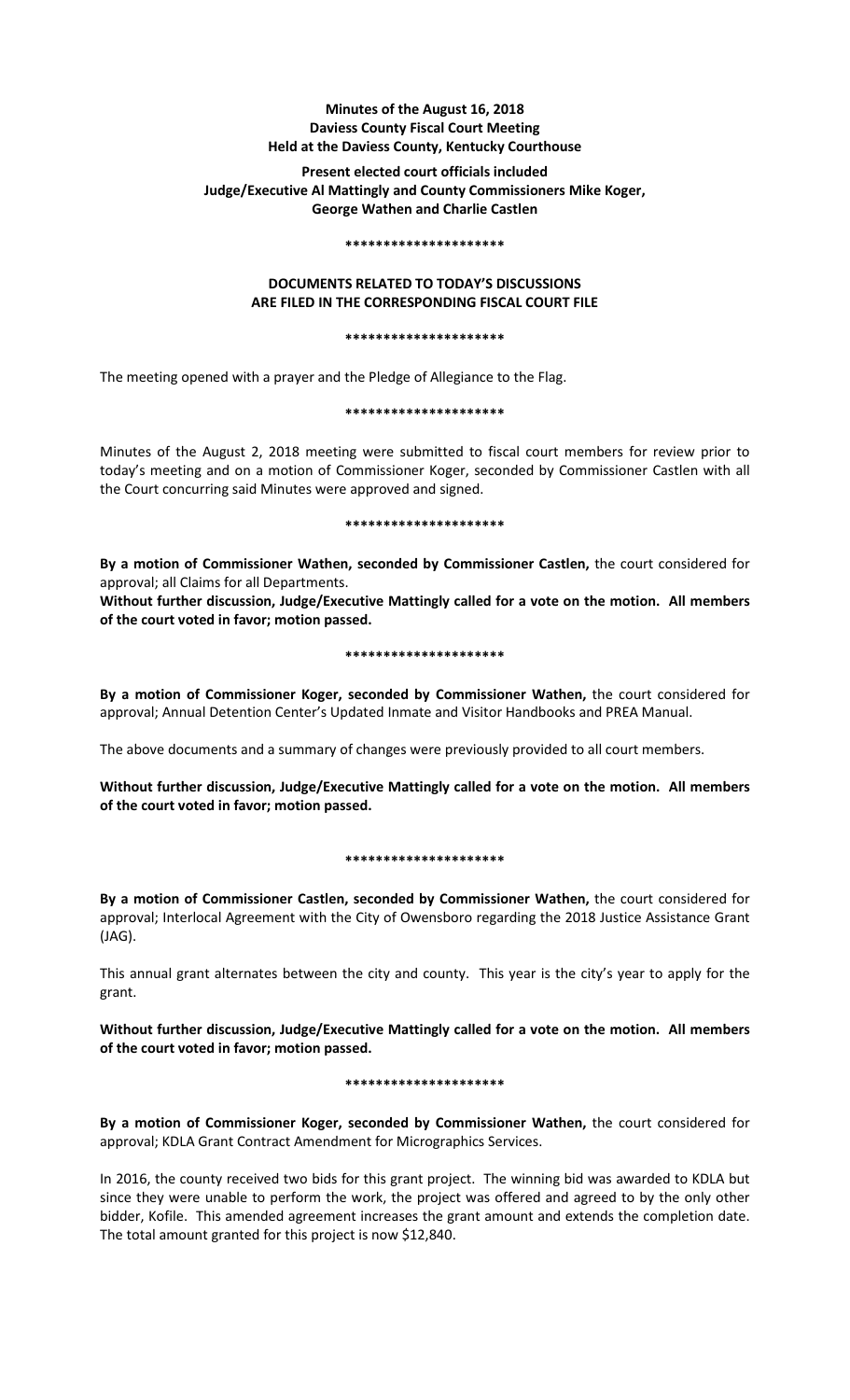**Without further discussion, Judge/Executive Mattingly called for a vote on the motion. All members of the court voted in favor; motion passed.** 

### **\*\*\*\*\*\*\*\*\*\*\*\*\*\*\*\*\*\*\*\*\***

**By a motion of Commissioner Wathen, seconded by Commissioner Koger,** the court considered for approval; REJECT Bid 24-2018: Panther Creek Park Lighting Project.

Purchasing Agent Jordan Johnson noted, all three bids received exceeded the project's budget and he recommended that all bids be rejected. The scope of the project will be reviewed and specifications altered in order to re-bid.

**Without further discussion, Judge/Executive Mattingly called for a vote on the motion. All members of the court voted in favor; motion passed.** 

#### **\*\*\*\*\*\*\*\*\*\*\*\*\*\*\*\*\*\*\*\*\***

**By a motion of Commissioner Wathen, seconded by Commissioner Castlen,** the court considered for approval; Return to the table and Award Bid No. 25-2018: One (1) New Compactor (Landfill) to Humdinger Equipment, Ltd. for a 2018 Tana E520 ECO with the optional fire suppression system for \$894,000.

Mr. Johnson noted this need to purchase follows a fire accident at the landfill that damaged the current compactor. This purchase will be offset by the insurance claim payment of \$191,000 and possible proceeds from the sale of the damaged compactor.

Commissioner Koger asked, "Did we rent this compactor from Humdinger and if so, will they credit the rental charges towards the purchase price of the machine?"

Mr. Johnson replied, "The rental reimbursement will be offset by the sale of the damaged compactor or insurance money."

**Without further discussion, Judge/Executive Mattingly called for a vote on the motion. All members of the court voted in favor; motion passed.** 

# **\*\*\*\*\*\*\*\*\*\*\*\*\*\*\*\*\*\*\*\*\***

**By a motion of Commissioner Koger, seconded by Commissioner Wathen,** the court considered for approval; Award Quote for the Landfill Basin Silt Dredging Project to O'Bryan Grain Farms.

**Without further discussion, Judge/Executive Mattingly called for a vote on the motion. All members of the court voted in favor; motion passed.** 

# **\*\*\*\*\*\*\*\*\*\*\*\*\*\*\*\*\*\*\*\*\***

**By a motion of Commissioner Koger, seconded by Commissioner Wathen,** the court considered for approval; Declare Surplus Unit 124 2010 Aljon Compactor.

**Without further discussion, Judge/Executive Mattingly called for a vote on the motion. All members of the court voted in favor; motion passed.** 

# **\*\*\*\*\*\*\*\*\*\*\*\*\*\*\*\*\*\*\*\*\***

**By a motion of Commissioner Koger, seconded by Commissioner Wathen,** the court considered for approval; Surety Bond Release Unit 1 Bridgewood Subdivision.

**Without further discussion, Judge/Executive Mattingly called for a vote on the motion. All members of the court voted in favor; motion passed.** 

# **\*\*\*\*\*\*\*\*\*\*\*\*\*\*\*\*\*\*\*\*\***

**By a motion of Commissioner Castlen, seconded by Commissioner Wathen,** the court considered for approval; Accept the following Retirement Resignations effective August 31, 2018:

- Janet Paris, County Attorney Admin. Specialist (30+ years)
- Harvey Henderson, Fire Inspector (25 years)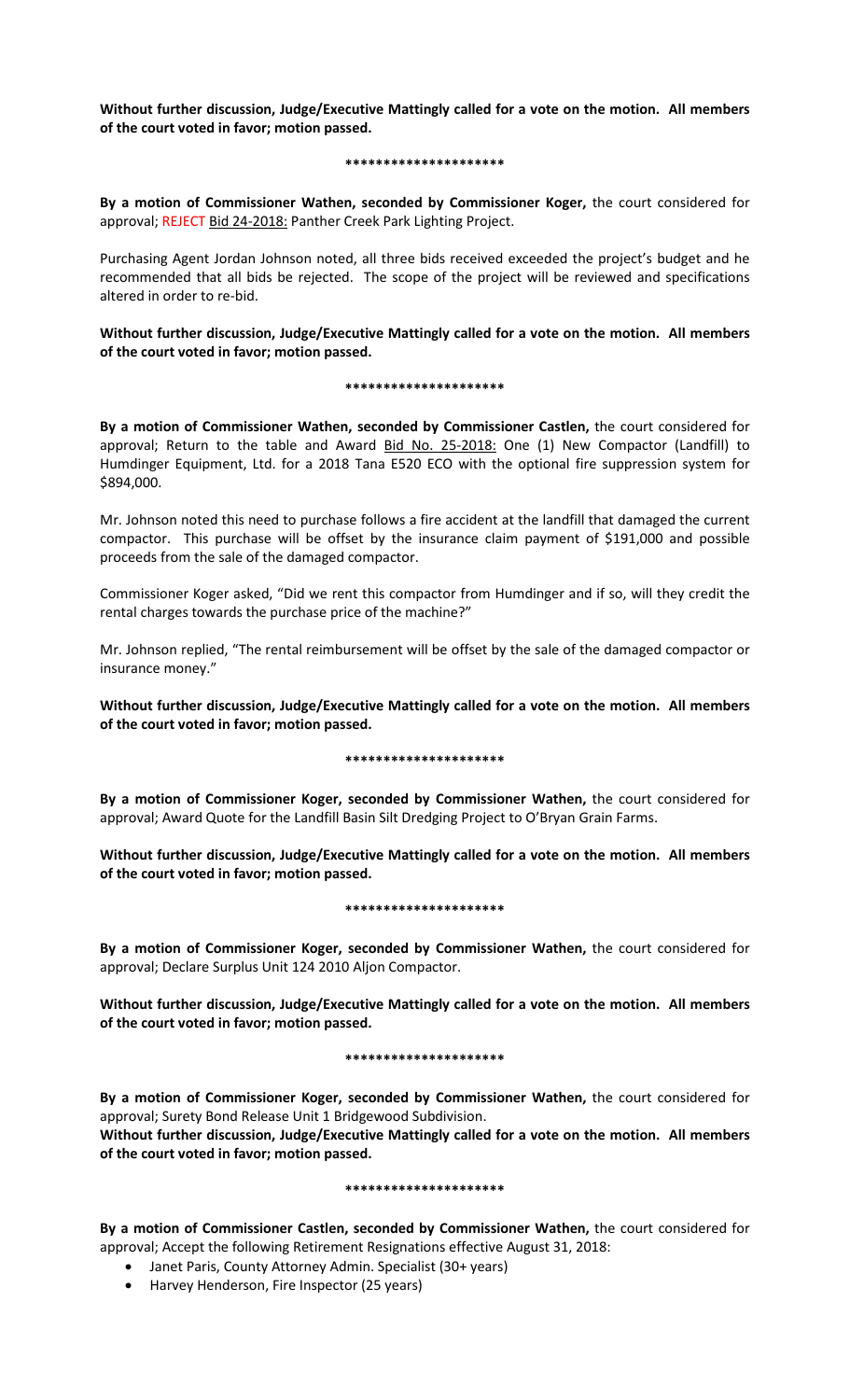• Gary Beauchamp, Transfer Station Truck Driver (18 years)

**Without further discussion, Judge/Executive Mattingly called for a vote on the motion. All members of the court voted in favor; motion passed.** 

#### **\*\*\*\*\*\*\*\*\*\*\*\*\*\*\*\*\*\*\*\*\***

**By a motion of Commissioner Castlen, seconded by Commissioner Wathen,** the court considered for approval; Promote Nicholas Wall to Engineer in the Fire Dept. effective August 19, 2018. **Without further discussion, Judge/Executive Mattingly called for a vote on the motion. All members of the court voted in favor; motion passed.** 

#### **\*\*\*\*\*\*\*\*\*\*\*\*\*\*\*\*\*\*\*\*\***

**By a motion of Commissioner Castlen, seconded by Commissioner Koger,** the court considered for approval; Promote James "Al" Wathen to Lieutenant in the Fire Dept. effective August 19, 2018. **Without further discussion, Judge/Executive Mattingly called for a vote on the motion. All members of the court voted in favor; motion passed.** 

#### **\*\*\*\*\*\*\*\*\*\*\*\*\*\*\*\*\*\*\*\*\***

**By a motion of Commissioner Koger, seconded by Commissioner Wathen,** the court considered for approval; Appoint the following to the **O-DC Drug Free Steering Committee** - TERMS: 9/1/18 – 9/1/21

- Ronsonlyn Clark (21-2018)
- Lura McElhearn (22-2018)
- Jason Worth (23-2018)

**Without further discussion, Judge/Executive Mattingly called for a vote on the motion. All members of the court voted in favor; motion passed.** 

#### **\*\*\*\*\*\*\*\*\*\*\*\*\*\*\*\*\*\*\*\*\***

County Treasurer Jim Hendrix introduced **First Reading: 05-2018** *A.95 (2018)* Tax Ordinance FY 2018/2019

# **Comments:**

No comments received.

# **\*\*\*\*\*\*\*\*\*\*\*\*\*\*\*\*\*\*\*\*\***

County Attorney Claud Porter introduced **First Reading: 06-2018** *KOC 611.15 (2018)* Establishing Assessment Warrants for Woodlands So. Subdivision Area.

# **Comments:**

No comments received.

#### **\*\*\*\*\*\*\*\*\*\*\*\*\*\*\*\*\*\*\*\*\***

# **Comments:**

Judge Mattingly recognized Public Works HEO Mike Winchell for his 30-year work anniversary. He also announced the signing of Executive Order 5-2018: Wet/Dry Election for Co. Precinct E103 Utica to be held on 11/6/18.

#### **\*\*\*\*\*\*\*\*\*\*\*\*\*\*\*\*\*\*\*\*\***

Without objection, Judge/Executive Mattingly adjourned the meeting. **SO ORDERED THAT COURT STAND ADJOURNED.**

Judge/Executive: AMA for commissioner: Alaski California<br>Jeorge Wathen Mille Koozer